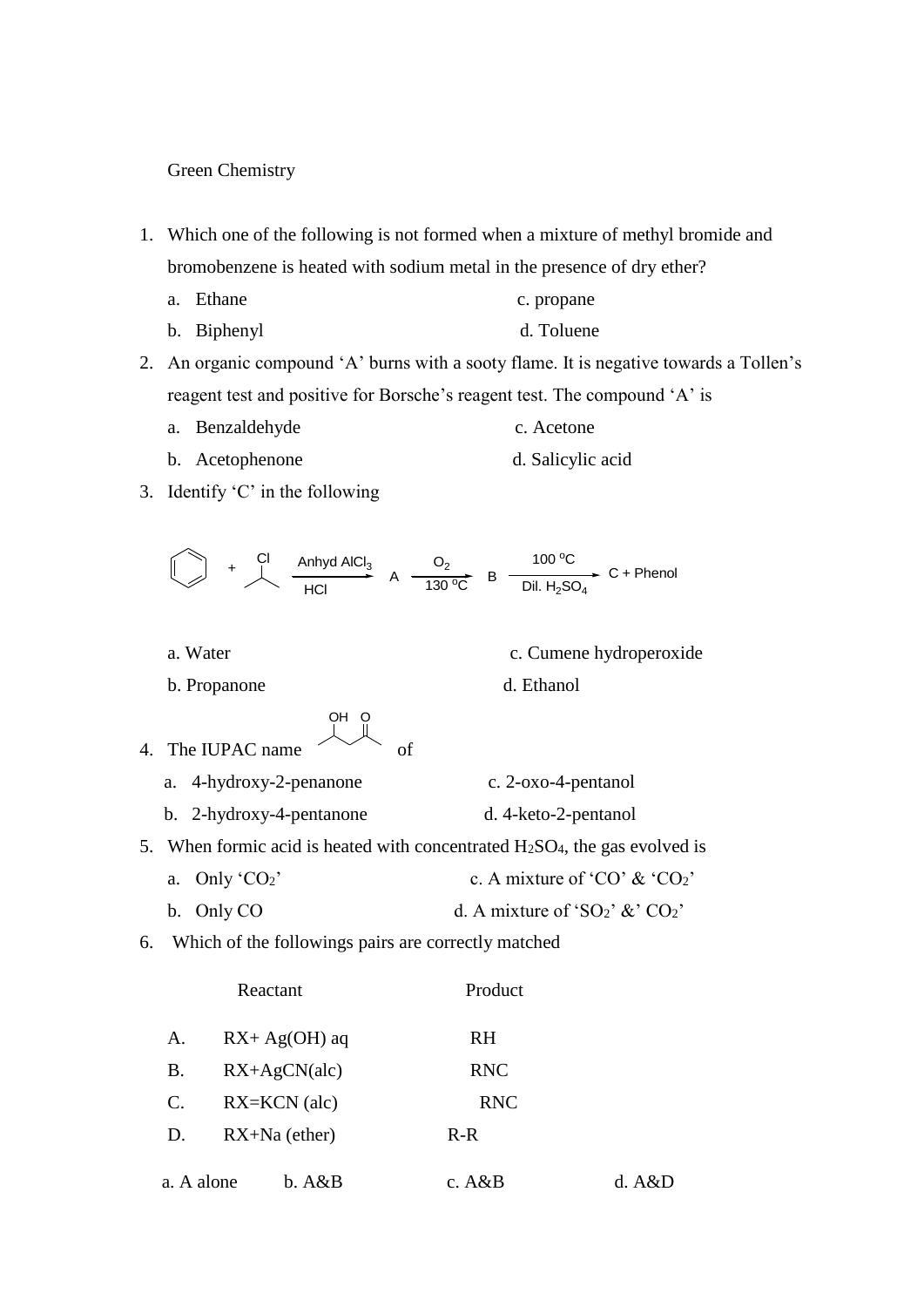- 7. The pH of the  $10^{-8}$  M HCl solution is
	- a. 8 c. more than 8
	- b. 6.9586 d. slightly more than 7
- 8. Which of the following is NOT a colligative property?
	- a. Elevation in boiling point b. Depression in freezing point
	- c. Osmotic pressure d. Lowering of vapour pressure.
- 9. 3g of urea is dissolved in 4.5 g of H<sub>2</sub>O. The relative lowering in vapour pressure is
	- a. 0.05
	- b. 0.04
	- c. 0.02
	- d. 0.01

10. The process is spontaneous at the given temperature if,

- a.  $\Delta H$  is +ve &  $\Delta S$  is -ve
- b.  $\Delta H$  is –ve &  $\Delta S$  is +ve
- c.  $\Delta H$  is +ve &  $\Delta S$  is +ve
- d. ∆H is +ve & ∆S is equal to zero.
- 11.  $MnO_2$ + HCl heat A (g)

 $A(g) + E_2$  (excess)  $573K$  B (g)

 $B(g) + U(s)$   $C(g) + D(g)$ 

The gases A, B, C & D are respectively

- a.  $Cl_2, ClF, UF_6, ClF_3$
- b.  $Cl_2, ClF_3, UF_6, ClF$
- c.  $O_2$ ,  $OF_2$ ,  $U_2O_3$ ,  $O_2F_3$
- d.  $O_2$ ,  $O_2F_2$ ,  $U_2O_3$ ,  $O_2F_3$
- 12. 5.5 mg of nitrogen gas dissolved in 180g of water at 273K and 1atm pressure due to nitrogen gas. The mole fraction of nitrogen in 180g of water at 5atm nitrogen pressure is approximately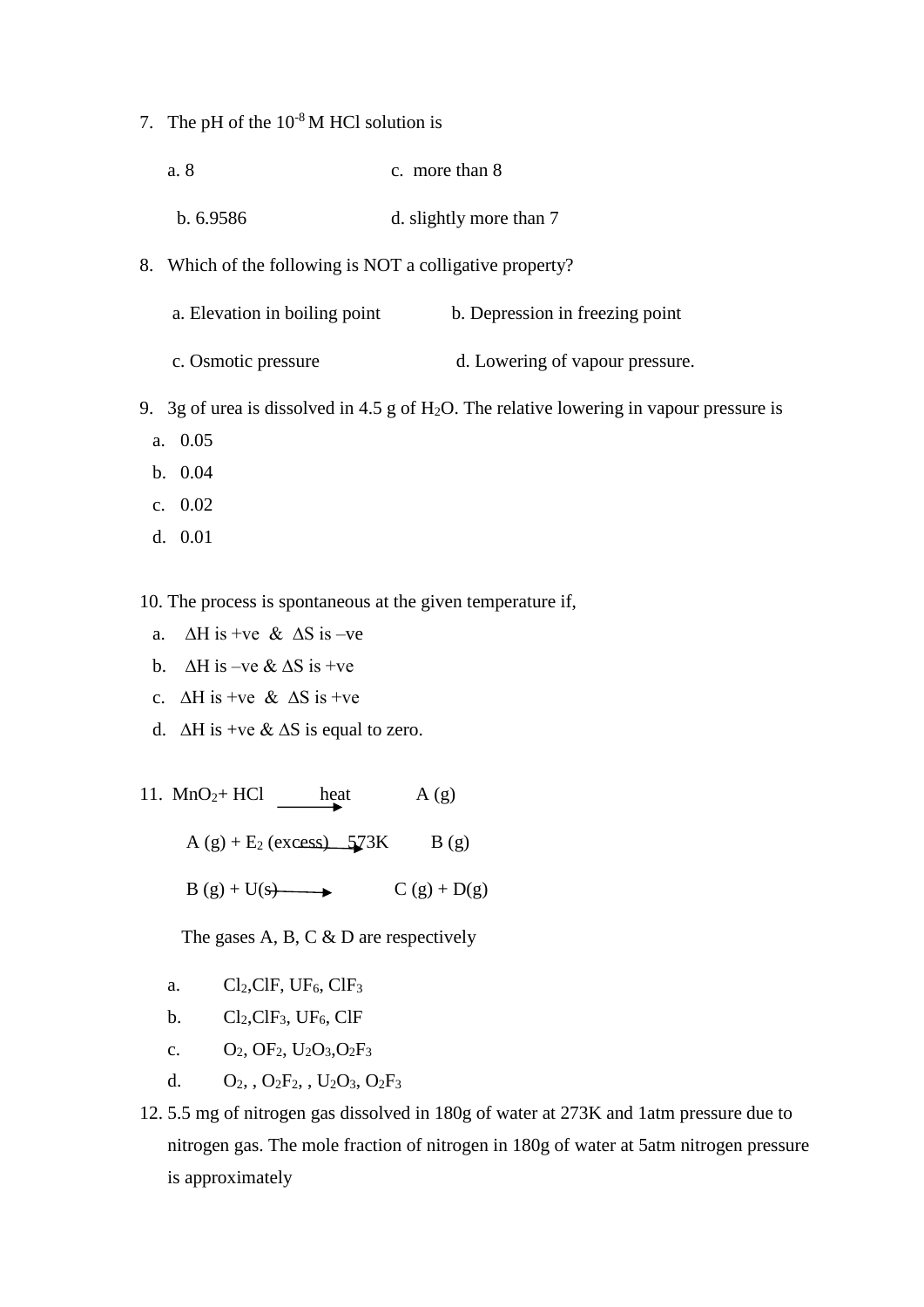a.  $1 \text{ X } 10^{-6}$  b.  $1 \text{ X } 10^{-5}$  c.  $1 \text{ X } 10^{-3}$  d.  $1 \text{ X } 10^{-4}$ 

- 13. A crystalline solid X reacts with dil. HCl to liberate a gas Y. Y decolourises acidified KMnO4. When a gas 2 is slowly passed into an aqueous solution of Y, colloidal sulphur is obtained.  $X & Z$  could be, respectively
	- a. Na<sub>2</sub>S, SO<sub>3</sub> c. Na<sub>2</sub>SO<sub>3</sub>, H<sub>2</sub>S
	- b. Na<sub>2</sub>SO<sub>4</sub>, H<sub>2</sub>S d. Na<sub>2</sub>SO<sub>4</sub>, SO<sub>2</sub>
- 14. A solution of 1.25g of P in 50g of water lowers freezing point by  $0.3^{\circ}$ C. Molar mass of P is 94. K<sub>f</sub>(water)=1.86K kg mol<sup>-1</sup>. The degree of association of P in water is
	- a. 80% b. 60% c. 65% d. 75%
- 15. For  $Cr_2O_7^2$  + 14H<sup>+</sup>+6e-<br>2Cr<sup>3+</sup> + 7H<sub>2</sub>O  $E^{\circ}$ =1.33 V at [Cr<sub>2</sub>O<sub>7</sub><sup>2-</sup>] = 4.5 millimole, [Cr<sup>3+</sup>]=15 millimole, E is 1.067V. The pH of the solution is nearly equal to a. 2 b. 3 c. 5 d. 4
- 16. 50 g of CaCO<sup>3</sup> in a 10 litre closed vessel is heated to 1000K. Percentage of CaCO<sup>3</sup> that remains unreacted at equilibrium is (Given:  $R = 0.082L$  at  $mK^{-1}$  mol<sup>-1</sup>)
- a. 40 b. 50 c. 60 d. 20
- 17. Gold Sol is not
	- a. A macromolecular colloid
	- b. A lyophobic colloid
	- c. A multimolecular colloid
	- d. Negatively charged colloid
- 18. For an ideal binary liquid mixture,
	- a.  $\Delta S$  (mix) =0;  $\Delta G$  (mix) =0
	- b.  $\Delta H$  (mix) =0;  $\Delta S$  (mix) <0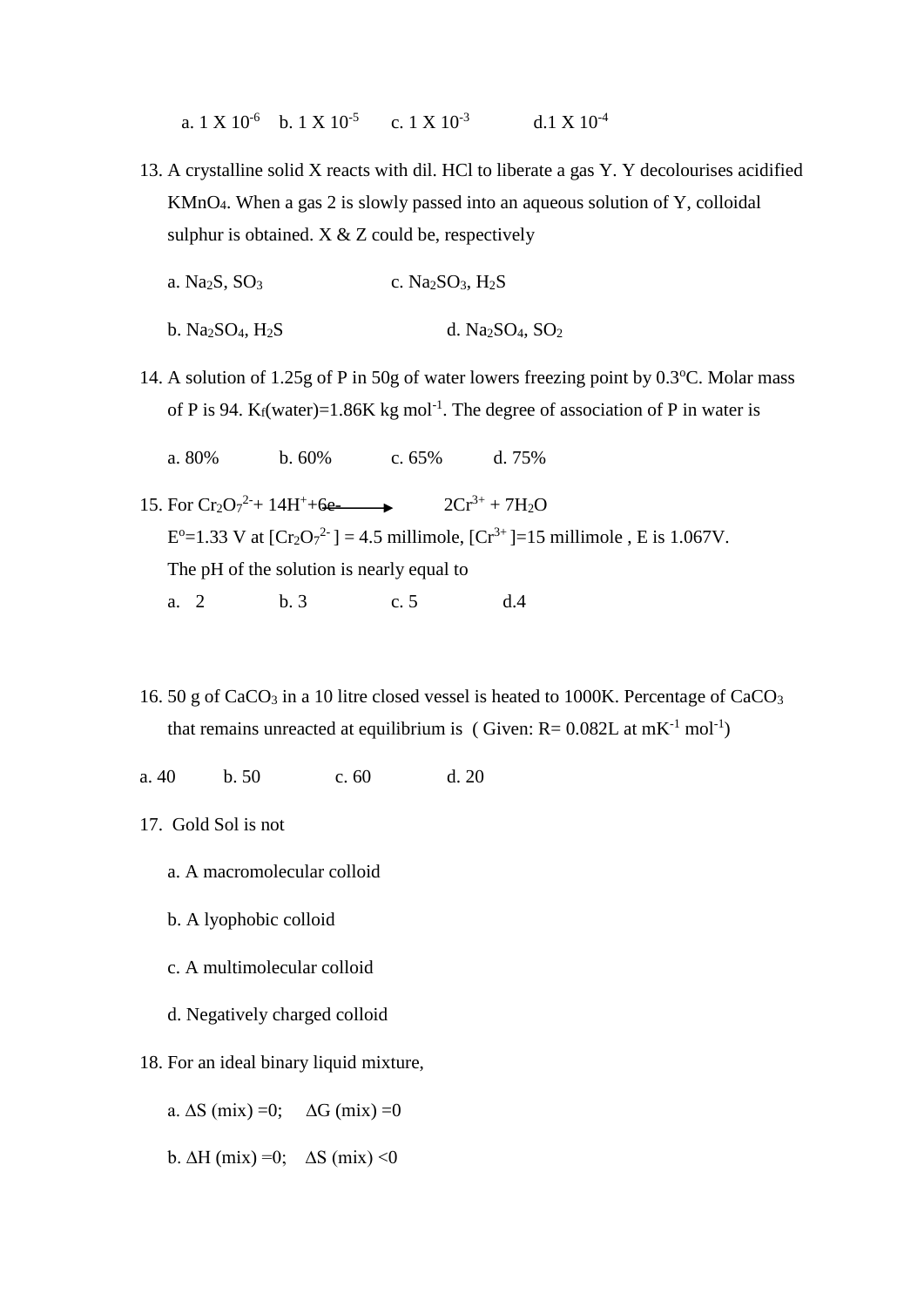c.  $\Delta V$  (mix) =0;  $\Delta G$  (mix) >0

d.  $\Delta S$  (mix)>0;  $\Delta G$  (mix) <0

19. For hydrogen-oxygen fuel cell at 1 atm and 298 K

 $\text{H}_2(\text{g}) + \frac{1}{2}\text{O}_2(\text{g})$ <sup>o</sup> for the cell is approximately,

(Given; F=96500 C)

a. 2.48 V b. 1.24V c. 2.5V d. 1.26V

20. 0.30g of an organic compound containing C H & O on combustion yield  $0.44g \text{ CO}_2$  &  $& 0.18g$  H<sub>2</sub>O. If one mol of compound weighs 60, then molecular formula of the compound is

a.  $C_3H_8O$  b.  $C_2H_4O_2$  c.  $CH_2O$  d.  $C_4H_6O$ 

21. 100 $cm<sup>3</sup>$  of 1M CH<sub>3</sub>COOH was mixed with 100 $cm<sup>3</sup>$  of 2M CH<sub>3</sub>OH to form an ester. The change is the initial rate if each solution is diluted with equal volume of water would be

a. 4 times b. 2 times c. 0.25 times d. 0.5 times

22. The complex ion having minimum magnetic of  $\Delta_0$  (CFSE) is

a.  $[Co(NH_3)_6]$ <sup>3+</sup> b.  $[Cr(H_2O)_6]$ <sup>3+</sup> c.  $[Cr(en)_6]$ <sup>3-</sup> d.  $[CoCl_6]$ <sup>3-</sup>

23. In the reaction

 $S+ 3/2 O_2 \longrightarrow SO_3 + 2x KJ$  and  $SO_2+V_2O_2 \longrightarrow SO_3+Y \quad kJ$ 

Heat of formation of  $SO<sub>2</sub>$  is

a.  $x-y$  b.  $2x+y$  c.  $x+y$  d.  $2x-y$ 

24. Which of the following compounds possesses the"C-H" bond with the lowest bond dissociation energy?

a. Benzene b. 2, 2- Dimethyl propane c. Toluene d. n-Pentane

25. Orlon has monomeric unit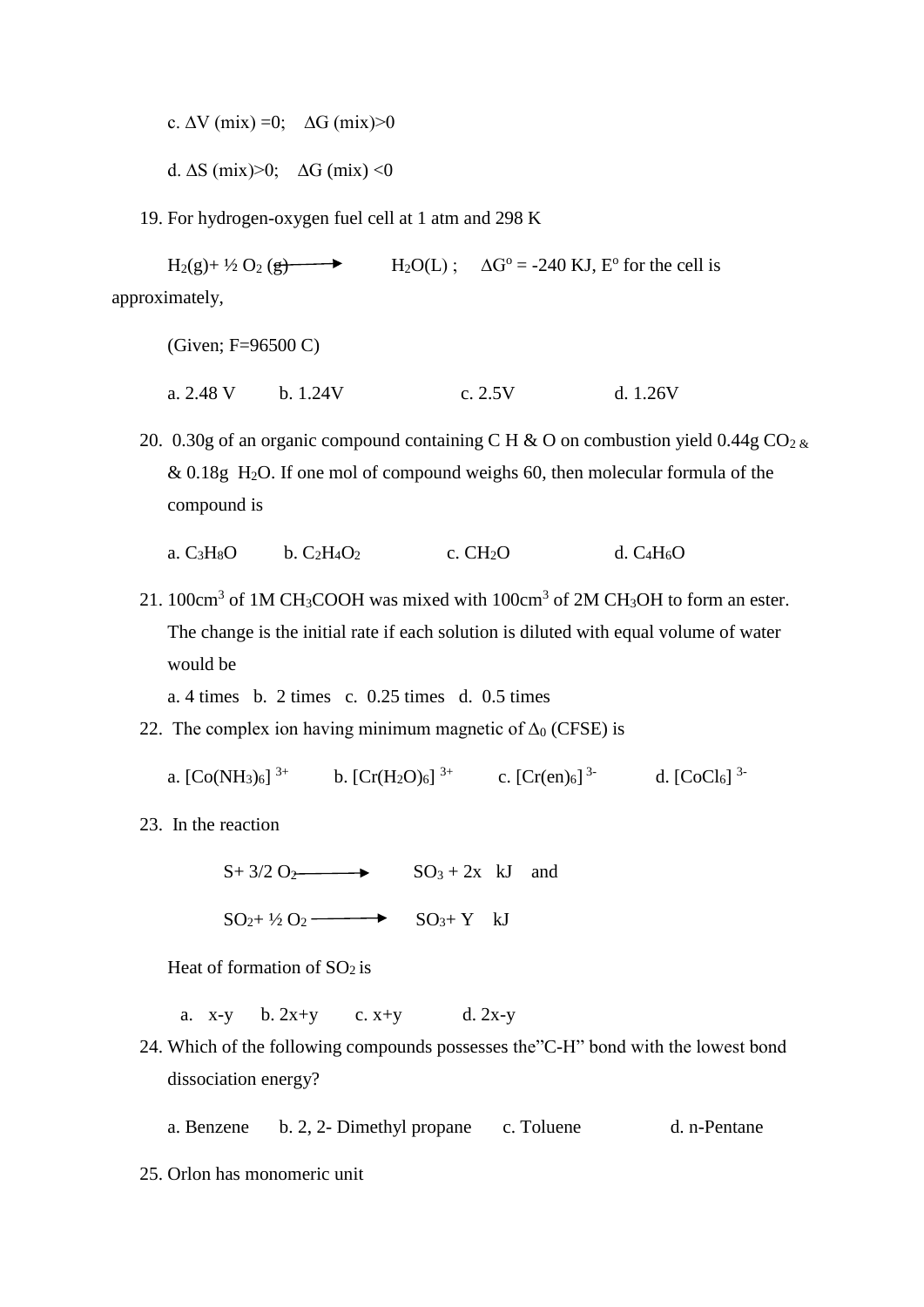| a. Glycol | b. Isopropene | c. Acrolein | d. Vinyl cyanide |
|-----------|---------------|-------------|------------------|
|-----------|---------------|-------------|------------------|

26. H2O<sup>2</sup> cannot oxidise

|  | a. $Na2SO3$ | b. KI | c. PbS | d. O <sub>3</sub> |
|--|-------------|-------|--------|-------------------|
|--|-------------|-------|--------|-------------------|

27. In  $H_2-O_2$  fuel cell the reaction occurring at cathode is

| a. $O_2(g) + 2H_2O(l) + 4e^{-}$    | $4OH$ <sup>-</sup> (aq) |
|------------------------------------|-------------------------|
| b. $H^+_{(aq)}$ + OH $^-_{(aq)}$   | $H_2O_{(1)}$            |
| c. $2H_{2(g)}$ + O <sub>2(g)</sub> | $2H_2O_{(1)}$           |
| d. $H^+ + e^-$                     | $\frac{1}{2}H_2$        |

- 28. Glycogen is
	- a. A structure polysaccharide
	- b. structurally similar to amylopectin but extensively branched
	- c. A polymer of β-D-glucose units
	- d. Structurally very much similar the amylopectin

29. Which of the following reactions will not give a primary amine

- a. CH<sub>3</sub>CH<sub>2</sub>CONH<sub>2</sub> Br<sub>2</sub>/NaOH b. CH3CH2NC LiAlH4/ Ether c. CH<sub>3</sub>CH<sub>2</sub>CN LiAlH<sub>4</sub>/ Ether
- d. CH3CH2CONH<sup>2</sup> LiAlH4/ Ether

30. The order of stability of the following carbocations is

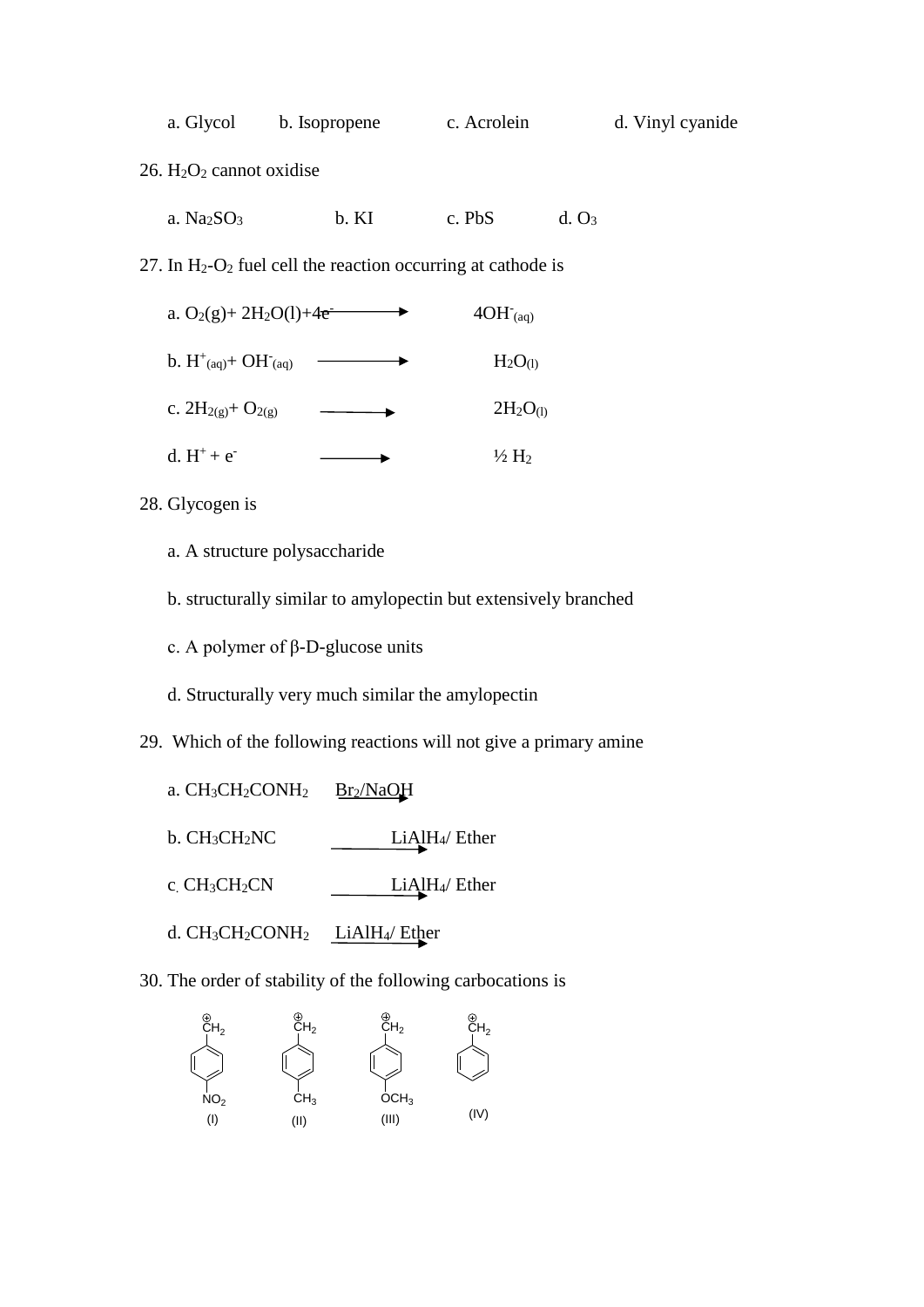| a. $I > II > III > IV$ | b. III > II > IV > I   |
|------------------------|------------------------|
| c. IV > III > II > I   | d. $III > II > I > IV$ |

- 31. Which of the following arrangements represent increasing oxidation number of the centre atom?
	- a.  $CrO_2$ ,  $CrO_3$ ,  $CrO_4^2$ ,  $MnO_4$ .
	- b.  $ClO_3^-$ ,  $CrO_4^2$ <sup>-</sup>,  $MnO_4^-$ ,  $CrO_2^-$ ,
	- c.  $CrO_2$ ,  $ClO_3$ ,  $MnO_4$ ,  $CrO_4^2$ ,
	- d.  $CrO<sub>4</sub><sup>2</sup>$ , MnO<sub>4</sub><sup>-</sup>, CrO<sub>2</sub><sup>-</sup>, ClO<sub>3</sub><sup>-</sup>,
- 32. Identify  $X, Y \& Z$  in the following reactions

NaN<sub>3</sub> X

\n
$$
\begin{array}{c}\n\downarrow \\
\downarrow \\
\downarrow\n\end{array}
$$
\nNaN<sub>3</sub> X

\n
$$
\begin{array}{c}\n\downarrow \\
\downarrow\n\end{array}
$$
\nNO<sub>2</sub> 
$$
\begin{array}{c}\n\downarrow \\
\downarrow\n\end{array}
$$
\nY + HNO<sub>2</sub>

$$
\mathbf{Z} = \mathbf{Z} \mathbf{Z}
$$

- a. NaOH, NH4OH, HNO<sup>2</sup>
- b. NaNH<sub>2</sub>, NH<sub>2</sub>OH, H<sub>2</sub>N<sub>2</sub>O<sub>2</sub>
- c. NaOH, NH<sub>2</sub>OH, HNO<sub>2</sub>
- d. NaNH<sub>2</sub> NH<sub>4</sub>OH, H<sub>2</sub>N<sub>2</sub>O<sub>2</sub>
- 33. An organic compound 'X' having molecular formula  $C_2H_3N$  on reduction gave another compound 'Y', upon treated with nitrous acid, 'Y' gave ethyl alcohol. On worming with chloroform & alcoholic KOH, 'Y' formed an offensive smelling

```
compound 'Z'. The compound 'Z' is
(a) CH_3CH_2NH_2(b) CH_3CH_2N \rightrightarrows C
```

```
(c) CH_3C \equiv N (d) CH_3CH_2OH
```
34. 
$$
\xrightarrow{\text{HCN}} \frac{HCN}{HCI/AICI_3} \times \xrightarrow{\text{(CH}_3\text{CO})_2\text{O}} \text{Y}
$$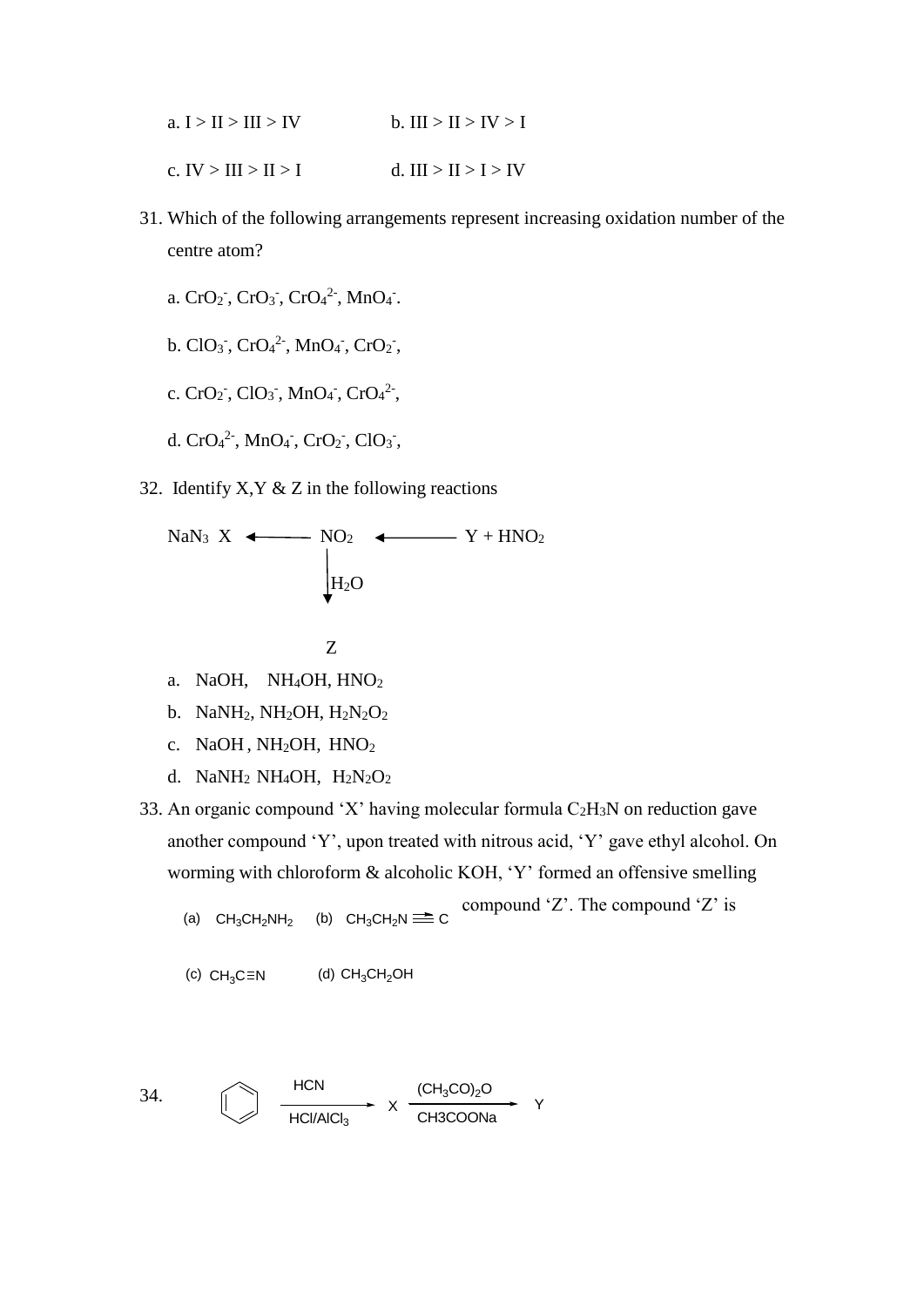X and Y are respectively



35. The correct order of solubility of the sulphate alkaline earth metals in water is

- a. Be>Ca> Mg> Ba> Sr
- b. Mg >Be>Ba>Ca>Sr
- c. Be>Mg>Ca>Sr>Ba
- d. Mg>Ca>Ba>Be>Sr
- 36. Compound (A)  $C_5H_{10}O$  forms a phenyl hydrazone and gives negative tollen's and iodoform test. If on reduction gives n-pentane compound (A) is
	- a. Pentanal b. Pentan-2-one
	- c. Pentan-3-one d. Amyl alcohol
- 37. p- chloroaniline and anilinium hydrochloride can be distinguished by;
	- a. Sandmeyer reaction b. NaHCO<sub>3</sub>
	- c. AgNO<sub>3</sub> d. Carbylamine test
- 38. A new carbon-carbon bond formation is possible in;
	- a. cannizzaro reaction
	- b. Friedel-crafts alkylation
	- c. Celmmensen reduction
	- d. Reimer- Tiemann reaction
- 39. Which of the following compounds will show geometrical isomerism;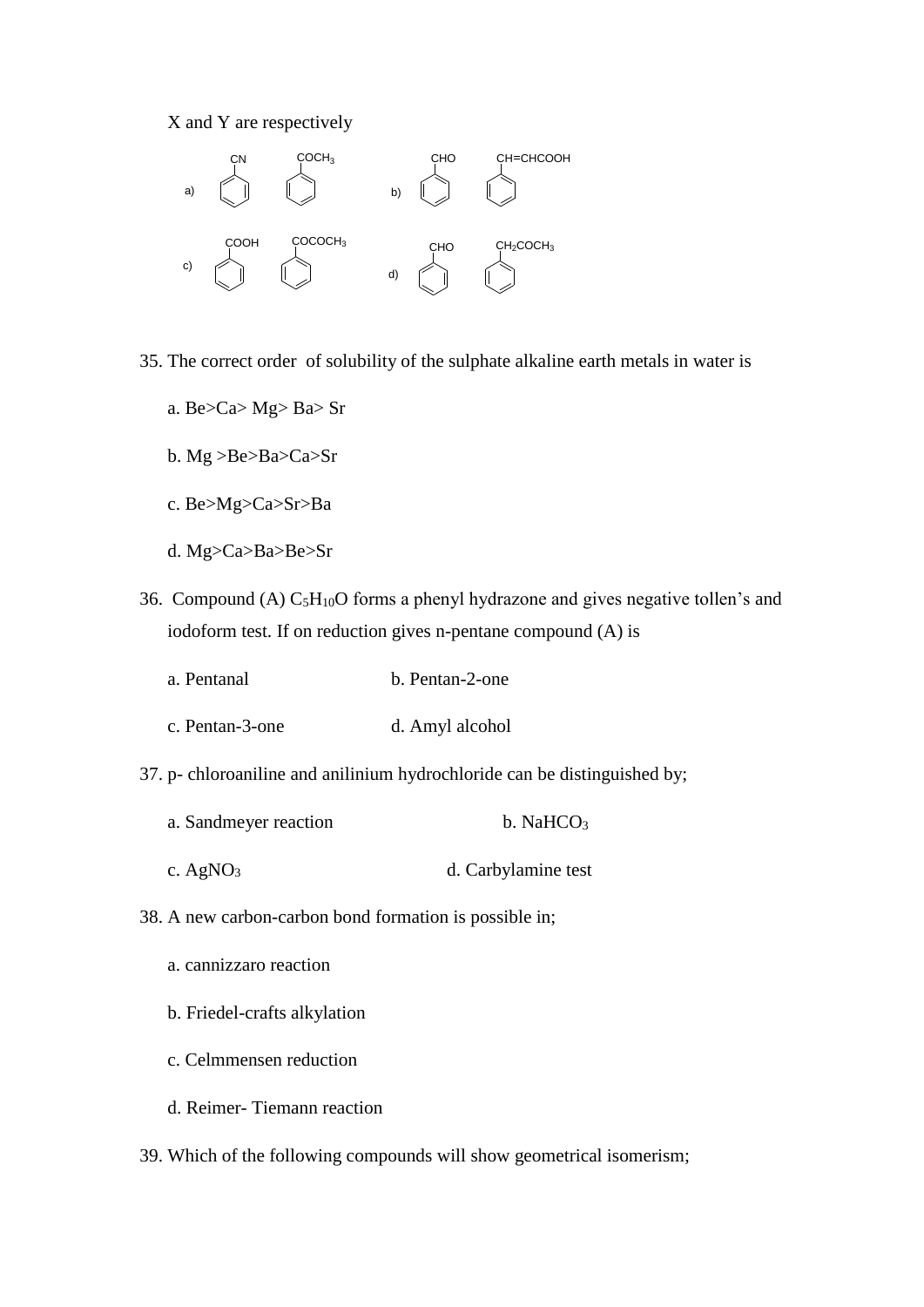a. 2- butene b. Propene

- c. 1-phenylpropene d. 2-methyl-2-butene
- 40. For a first order reaction;
	- a. The degree of dissociation equal to  $(1-e^{-kt})$
	- b. A plot of reciprocal concentration of the reactant v/s time gives a straight line.
	- c. The time taken for completion of 75% reaction is thrice the  $t_{1/2}$  of the reaction.
	- d. The pre-exponential factor in the Arrhenius equation has the dimension of time  $T^{-1}$
- 41. In the commercial electrochemical process for aluminium extraction the electrolyte used is
	- a. Al(OH)<sup>3</sup> in NaOH solution
	- b. An aqueous solution of  $Al<sub>2</sub>(SO<sub>4</sub>)<sub>3</sub>$
	- c. An molten mixture of  $Al_2O_3$ , & Na3AlF<sub>6</sub>
	- d. A molten mixture of AlO(OH)  $\&$  Al(OH)<sub>3</sub>
- 42. The optically active tartaric acid is named as D-(+)-tartaric acid because it has a positive;
	- a. Optical rotation & is derived from D-glucose
	- b. pH in organic solvent
	- c. Optical rotation  $\&$  is derived from D-(+)-glyceraldehyde
	- d. Optical rotation only when substituted by deuterium.
- 43. The product (S) obtained in a oxymercuration ( $HgSO_4+H_2SO_4$ ) of 1-butyne would be.

| a. $CH3CH2COCH3$    | c. $CH_3CH_2CHO + HCHO$ |
|---------------------|-------------------------|
| b. $CH3CH2CH2$ -CHO | d. $CH2CH2COOH+HCOOH$   |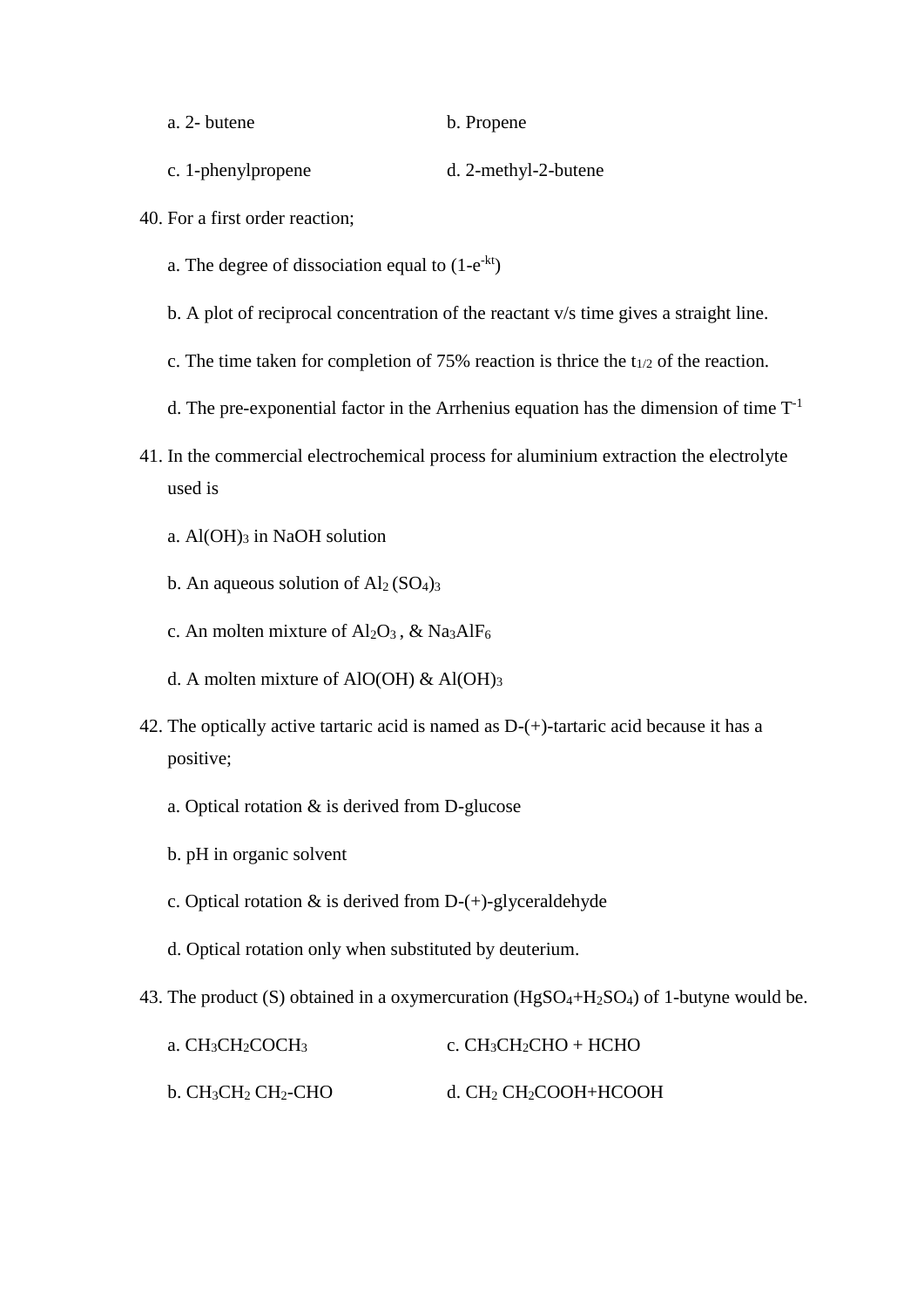44. The number of P-O-P bonds in cyclic metaphosphoric acid is

a. Zero b. Two c. Three d. four

45. Which one of the following alkenes will react faster with  $H_2$  under catalytic hydrogenation condition

| – R |                       | R H |                                                                                                           | $R$ R | R R     |                           |
|-----|-----------------------|-----|-----------------------------------------------------------------------------------------------------------|-------|---------|---------------------------|
|     | (a) $\rightarrow$ (b) |     | $\begin{matrix} \diagup = \langle & \textbf{(c)} & \diagup = \langle & \textbf{(d)} \rangle \end{matrix}$ |       |         | $\rightarrow \rightarrow$ |
| H   |                       |     |                                                                                                           |       | $R$ $R$ |                           |

46. Which of the following compound will exhibit geometrical isomerism;

- a. 1-phenyl-2-butene c. 2-phenyl-1-butene b. 3-phenyl-1-butene d. 1,1-diphenyl-1-propene
- 47. The rms velocity of hydrogen is  $\sqrt{7}$  times the rms velocity of nitrogen. If T is the temperature of the gas
	- a. T(H<sub>2</sub>) = T(N<sub>2</sub>) c. T(H<sub>2</sub>) < T(N<sub>2</sub>)
	- c. T(H<sub>2</sub>)  $> T(N_2)$  d. T(H<sub>2</sub>) =  $\sqrt{7}$  T(N<sub>2</sub>)

48. At 100 $^{\circ}$ C and 1atm if the density of the liquid water is 1.0 g cm<sup>-3</sup> and that of water vapour is  $0.0006$  cm<sup>-3</sup>, then the volume occupied by water molecules in 1 litre of steam at this temperature is;

a.  $6 \text{ cm}^3$ b.  $60 \text{ cm}^3$ c.  $0.6 \text{ cm}^3$ d.  $0.06 \text{ cm}^3$ 

- 49. In thermodynamics a process is called reversible when
	- a. Surroundings and system change into each other
	- b. There is no boundary between system and surroundings
	- c. The surroundings are always in equilibrium with the system
	- d. The system changes into the surroundings spontaneously.
- 50. The Quantum numbers  $+1/2$  &  $-1/2$  for the electron spin represent
	- a. Rotation of the electron in clockwise and anticlockwise direction respectively
	- b. Rotation of the electron in anticlockwise and clockwise direction respectively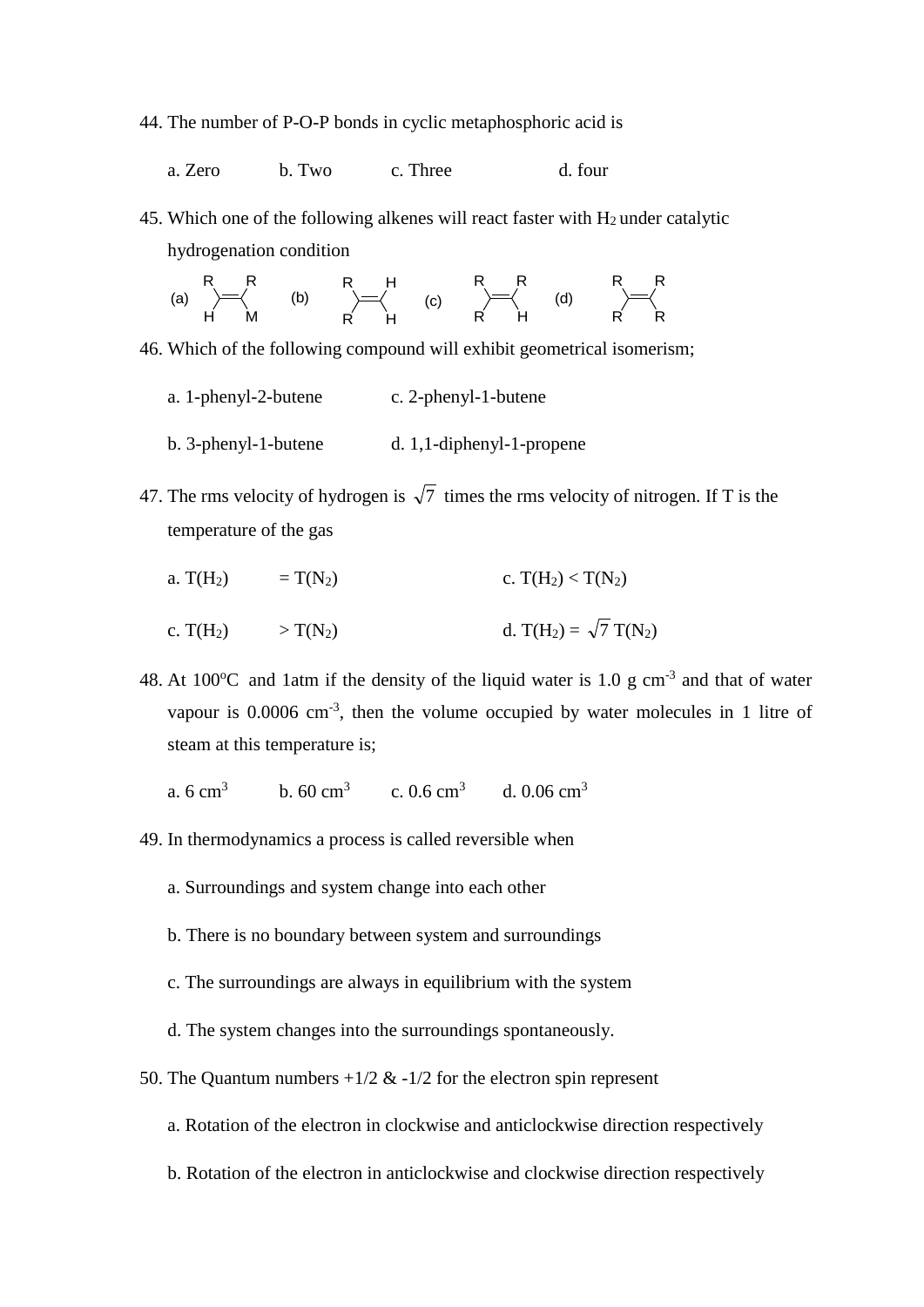c. Magnetic moment of the electron pointing up and down respectively

d. Two quantum mechanical spin which have no classical analogue

- 51. If 'I' is the intensity of absorbed light  $\&$  'C' is the concentration of AB for the photochemical process  $AB + h$  AB. , The rate of formation of AB\* is directly proportional to;
	- a. C b. I c.  $I^2$ <sup>2</sup>d. C.I

52. Rate of physiorption increases with;

- a. Decrease in temperature
- b. Increase in temperature
- c. Decrease in pressure
- d. Decrease in surface area.

53. 
$$
\begin{array}{c}\n\begin{array}{ccc}\n\begin{array}{ccc}\n\bullet \\
\bullet \\
\end{array} & \bullet \\
\hline\n\end{array} & + C_2H_5I \end{array} \xrightarrow{\Theta_{OC_2H_5}} \xrightarrow{\Theta_{OC_2H_5}} \xrightarrow{\Theta_{OC_2H_5 \to \bullet} \xrightarrow{\Theta_{OC_2H_5 \to \bullet} \xrightarrow{\Theta_{DC_2H_5 \to \bullet} \xrightarrow{\Theta_{DC}} \xrightarrow{\Theta_{DC}} \xrightarrow{\Theta_{DC}} \xrightarrow{\Theta_{DC}} \xrightarrow{\Theta_{DC}} \xrightarrow{\Theta_{DC}} \xrightarrow{\Theta_{DC}} \xrightarrow{\Theta_{DC}} \xrightarrow{\Theta_{DC}} \xrightarrow{\Theta_{DC}} \xrightarrow{\Theta_{DC}} \xrightarrow{\Theta_{DC}} \xrightarrow{\Theta_{DC}} \xrightarrow{\Theta_{DC}} \xrightarrow{\Theta_{DC}} \xrightarrow{\Theta_{DC}} \xrightarrow{\Theta_{DC}} \xrightarrow{\Theta_{DC}} \xrightarrow{\Theta_{DC}} \xrightarrow{\Theta_{DC}} \xrightarrow{\Theta_{DC}} \xrightarrow{\Theta_{DC}} \xrightarrow{\Theta_{DC}} \xrightarrow{\Theta_{DC}} \xrightarrow{\Theta_{DC}} \xrightarrow{\Theta_{DC}} \xrightarrow{\Theta_{DC}} \xrightarrow{\Theta_{DC}} \xrightarrow{\Theta_{DC}} \xrightarrow{\Theta_{DC}} \xrightarrow{\Theta_{DC}} \xrightarrow{\Theta_{DC}} \xrightarrow{\Theta_{DC}} \xrightarrow{\Theta_{DC}} \xrightarrow{\Theta_{DC}} \xrightarrow{\Theta_{DC}} \xrightarrow{\Theta_{DC}} \xrightarrow{\Theta_{DC}} \xrightarrow{\Theta_{DC}} \xrightarrow{\Theta_{DC}} \xrightarrow{\Theta_{DC}} \xrightarrow{\Theta_{DC}} \xrightarrow{\Theta_{DC}} \xrightarrow{\Theta_{DC}} \xrightarrow{\Theta_{DC}} \xrightarrow{\Theta_{DC}} \xrightarrow{\Theta_{DC}} \xrightarrow{\Theta_{DC}} \xrightarrow{\Theta_{DC}} \xrightarrow{\Theta_{DC}} \xrightarrow{\Theta_{DC}} \xrightarrow{\Theta_{DC}} \xrightarrow{\Theta_{DC}} \xrightarrow{\Theta_{DC}} \xrightarrow{\Theta_{DC}} \xrightarrow{\Theta_{DC}} \xrightarrow{\Theta_{DC}} \xrightarrow{\Theta_{DC}} \xrightarrow{\Theta_{DC}} \xrightarrow{\Theta_{DC}} \xrightarrow{\Theta_{DC}} \xrightarrow{\Theta_{DC}} \xrightarrow{\Theta_{DC}} \xrightarrow{\Theta_{DC}} \xrightarrow{\Theta_{DC}} \xrightarrow{\Theta_{DC}} \xrightarrow{\Theta_{DC}} \xrightarrow{\Theta_{DC}} \xrightarrow{\Theta_{DC}} \xrightarrow{\Theta_{DC}} \xrightarrow{\Theta_{DC}} \xrightarrow{\Theta_{DC}} \xrightarrow{\Theta_{DC}} \xrightarrow{\Theta_{DC}} \xrightarrow{\Theta_{DC}} \xrightarrow{\Theta_{DC}} \xrightarrow{\Theta_{DC}} \x
$$

- a.  $C_6H_5O C_2H_5$  b.  $C_2H_5O C_2H_5$
- c.  $C_6H_5$  OC<sub>6</sub>H<sub>5</sub> d.  $C_6H_5I$
- 54. In a first order reaction the concentration of reactant decreases from 800mol/dm<sup>3</sup> to 50 mol/dm<sup>3</sup> in 2  $X10^4$  sec. The rate constant of reaction in sec<sup>-1</sup> is
	- a.  $2 \times 10^4$ b.  $3.45 \times 10^{-5}$
	- c. 1.386 X 10-4 d.  $2 \times 10^{-4}$

 $55.$  Ph-C=C-CH<sub>3</sub>  $\longrightarrow$  A  $Hg^{2+} / H^{+}$ 

A is

$$
(a) \quad\n\begin{array}{ccc}\n0 & 0 & 0 \\
\downarrow & & & \\
\hline\n\end{array}
$$
\n
$$
(b) \quad\n\begin{array}{ccc}\n0 & 0 & 0 \\
\downarrow & & \\
\hline\n\end{array}
$$
\n
$$
(c) \quad\n\begin{array}{ccc}\n0 & 0 & 0 \\
\downarrow & & \\
\hline\n\end{array}
$$
\n
$$
(d) \quad\n\begin{array}{ccc}\n0 & 0 & 0 \\
\downarrow & & \\
\hline\n\end{array}
$$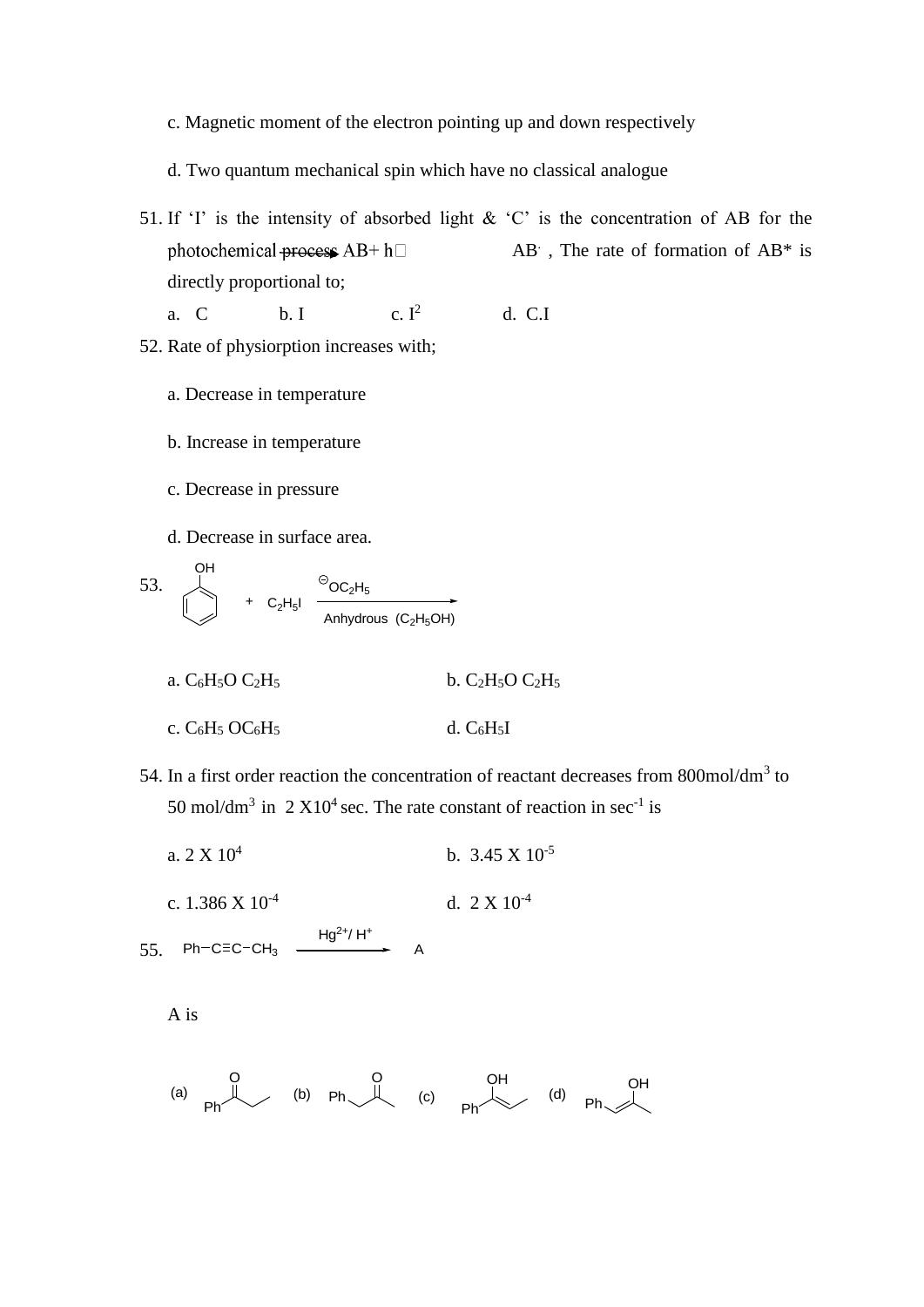56. Mixture X=0.02mol of  $[Co(NH<sub>3</sub>)<sub>5</sub>SO<sub>4</sub>]Br$  and 0.02 mol of  $[Co(NH<sub>3</sub>)<sub>5</sub>Br]SO<sub>4</sub> was$ prepared in 2 litre of solution

| 1 litre of mixture $X +$ excess AgN $\Theta_3$ |  |
|------------------------------------------------|--|
|------------------------------------------------|--|

1 litre of mixture  $X +$  excess  $BaCl<sub>2</sub>$   $\longrightarrow$  Z

Number of moles of Y & Z is

- a. 0.01, 0.01 b. 0.02, 0.01
- c. 0.01, 0.02 d. 0.02, 0.02
- 57. (Me)2SiCl<sup>2</sup> on hydrolysis will produce
	- a.  $(Me)_{2}Si(OH)_{2}$  b. $(Me)_{2}Si=O$
	- c.  $-[-O-(Me)_2Si-O-]_n-$  d.  $(Me)_2SiCl(OH)$
- 58. An enantiomerically pure acid is treated with racemic mixture of an alcohol having one chiral carbon. The ester formed will be
	- a. Optically active mixture
	- b. Pure enantiomer
	- c. Meso compound
	- d. Racemic mixture

59. Benzamide on treatment with  $POCI<sub>3</sub>$  gives

- a. Aniline b. Benzonitrile
- c. chlorobenzene d. benzylamine

60. 
$$
H_3C
$$
 CH<sub>3</sub>  $CH_3$   $Fe/Br_2$ 

Product on monobromination of this compound is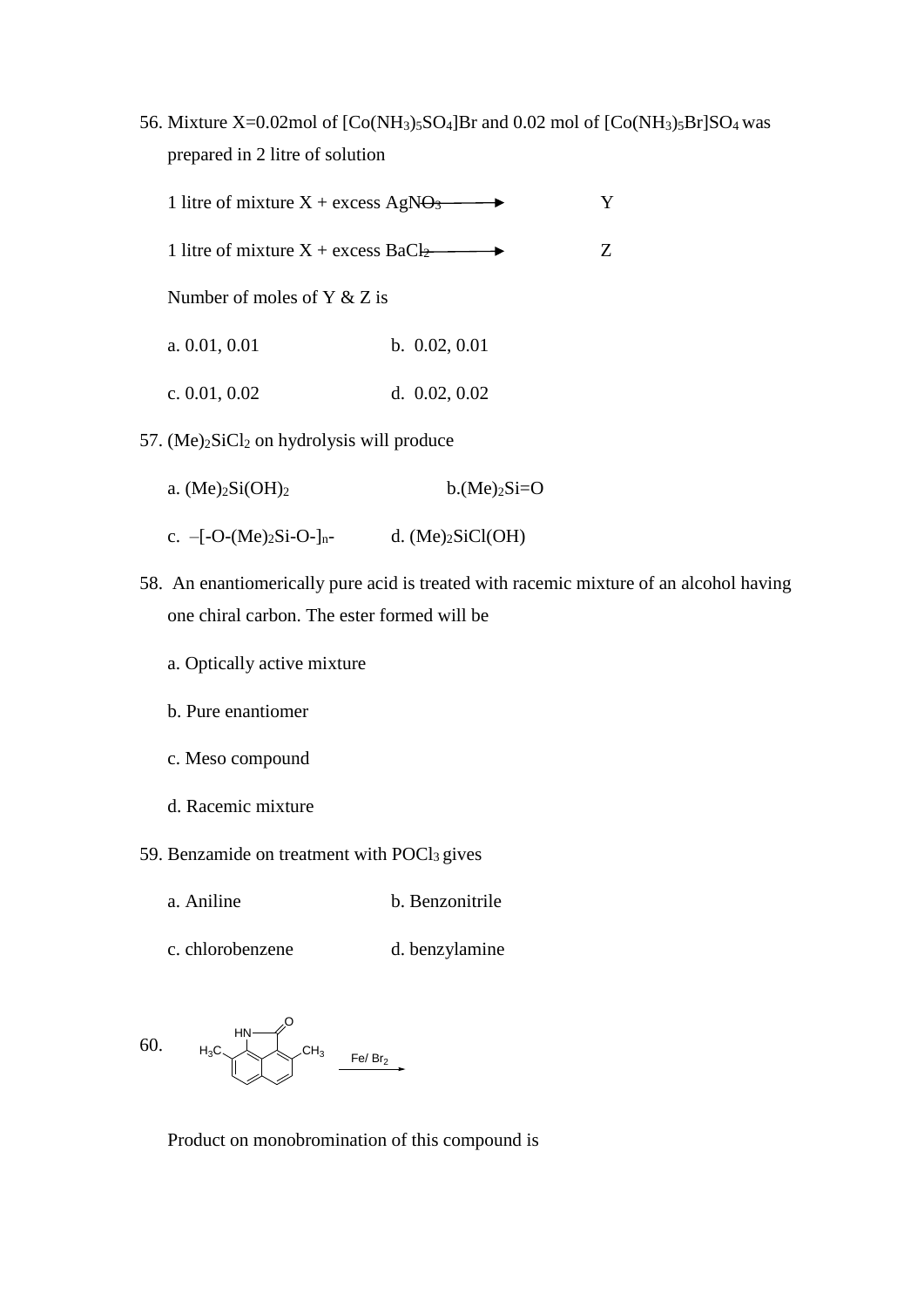

## **Green Answers**

- $\overline{1}$  $\mathbf{c}$
- $\overline{2}$  $\mathbf b$
- $\overline{3}$  $\mathbf{c}$
- $\overline{4}$  $\mathbf{a}$
- $\overline{5}$  $\bf b$
- $\overline{6}$  $\mathrm{d}% \left\| \mathbf{r}_{i}^{*}\right\| _{A_{i}}=\mathrm{d}\left\| \mathbf{r}_{i}^{*}\right\| _{A_{i}}=\mathrm{d}\left\| \mathbf{r}_{i}^{*}\right\| _{A_{i}}=\mathrm{d}\left\| \mathbf{r}_{i}^{*}\right\| _{A_{i}}=\mathrm{d}\left\| \mathbf{r}_{i}^{*}\right\| _{A_{i}}=\mathrm{d}\left\| \mathbf{r}_{i}^{*}\right\| _{A_{i}}=\mathrm{d}\left\| \mathbf{r}_{i}^{*}\right\| _{A_{i}}=\mathrm{d}\left\| \mathbf{r}_{i}^{*}\right\| _$
- $\overline{7}$  $\mathbf b$
- 
- $8\,$  $\mathrm{d}% \left\| \mathbf{r}_{i}^{*}\right\| _{A_{i}}=\mathrm{d}\left\| \mathbf{r}_{i}^{*}\right\| _{A_{i}}=\mathrm{d}\left\| \mathbf{r}_{i}^{*}\right\| _{A_{i}}=\mathrm{d}\left\| \mathbf{r}_{i}^{*}\right\| _{A_{i}}=\mathrm{d}\left\| \mathbf{r}_{i}^{*}\right\| _{A_{i}}=\mathrm{d}\left\| \mathbf{r}_{i}^{*}\right\| _{A_{i}}=\mathrm{d}\left\| \mathbf{r}_{i}^{*}\right\| _{A_{i}}=\mathrm{d}\left\| \mathbf{r}_{i}^{*}\right\| _$
- $\overline{9}$  $\mathbf{c}$
- $10\,$  $\mathbf b$
- $11$  $\mathbf b$
- 12  $\mathbf{c}$
- 13  $\mathbf c$
- $14$  $\mathbf{a}$
- 15  $\mathbf{a}$
- 16  $\mathbf{c}$
- 
- 17  $\mathbf{a}$
- 18  $\mathbf d$
- 19  $\mathbf b$
- 20  $\mathbf b$
- 21  $\mathbf b$
- 22  $\mathbf d$
- 23 None
- 24  $\mathbf{c}$
- 25  $\mathbf d$